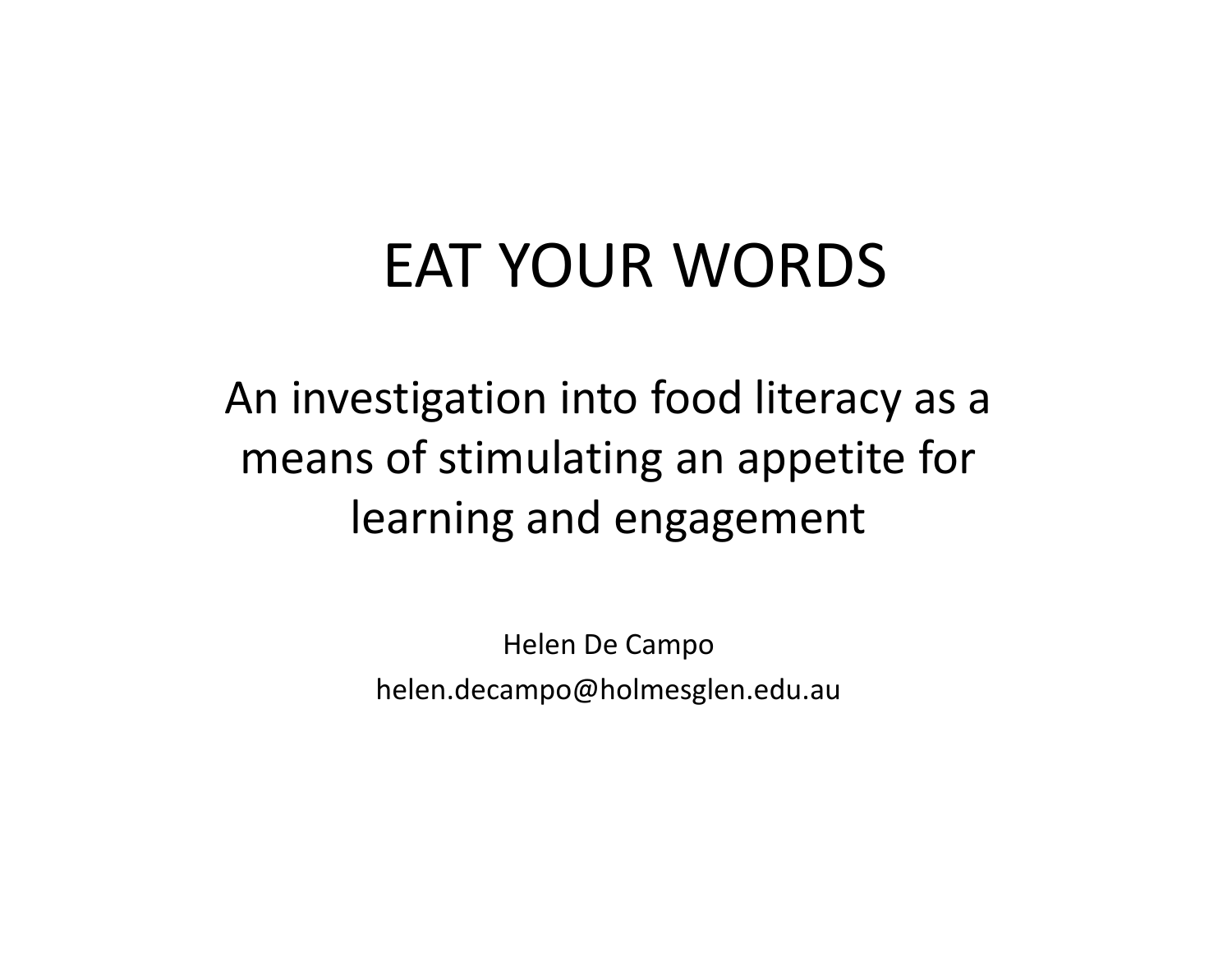The research project was undertaken to investigate whether a broader understanding of food - food literacy – helps to foster not only an increased interest in what is grown, cooked and eaten, but stimulates <sup>a</sup> wider interest andengagement in life.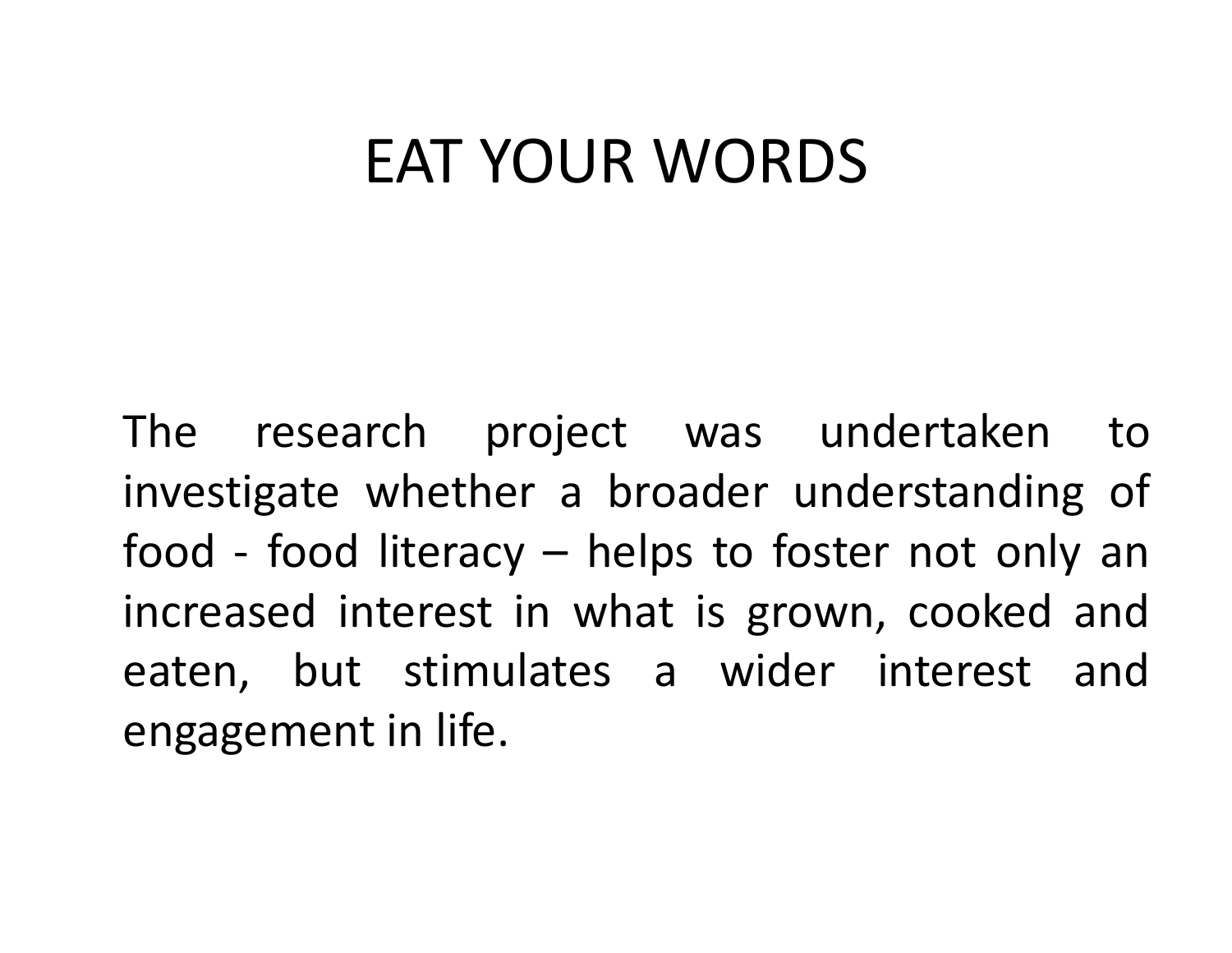Food and identity:

'Knowing food isn't solely the means to a meal, it provides a fundamental means for making sense of our place in the world'

(Vileisis, 2008, p.52)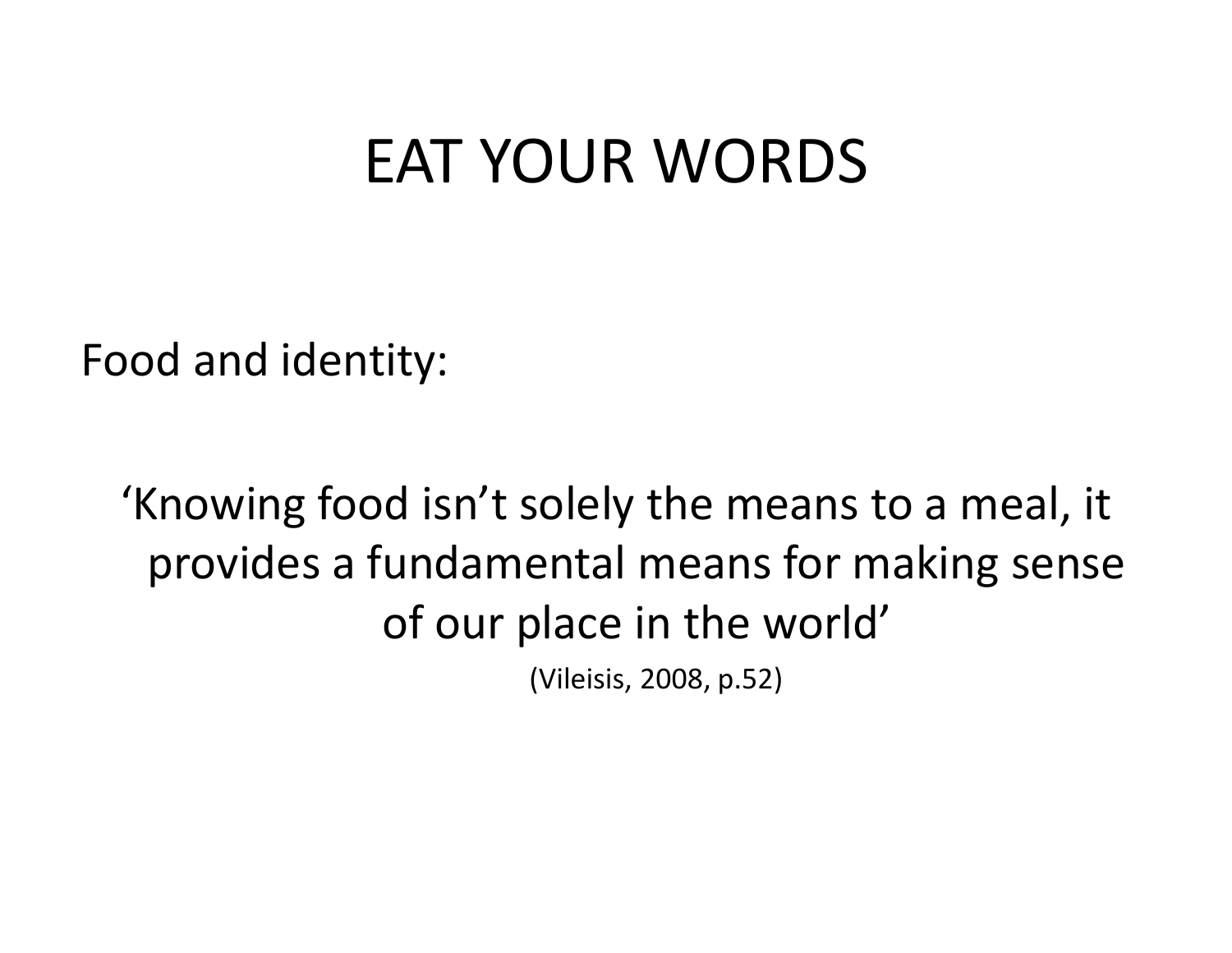Key definition of food literacy:

'The ability to understand where food comes fromand how it is produced, appreciate the cultural<br>significance of food make healthy decisions and significance of food, make healthy decisions and recognize the implications – social, environmental, political, cultural and economic of the food we eat.'

(Yamashita, 2008, p.5)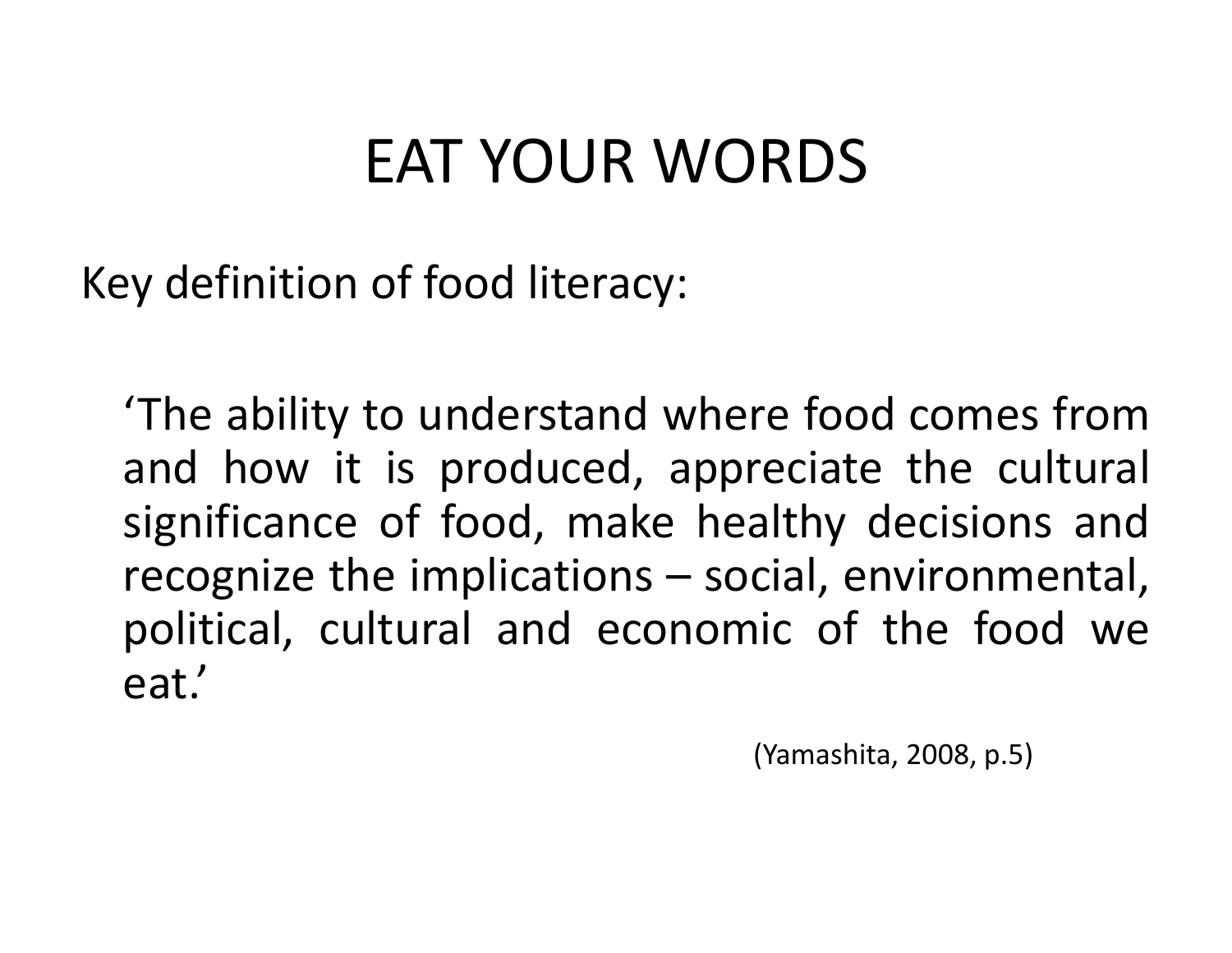John Dewey (1859-1952)

Theories relevant for engagement and learning and supportive of food education

'The earth is the final source of all man's food'

(Dewey, 1900, p.19)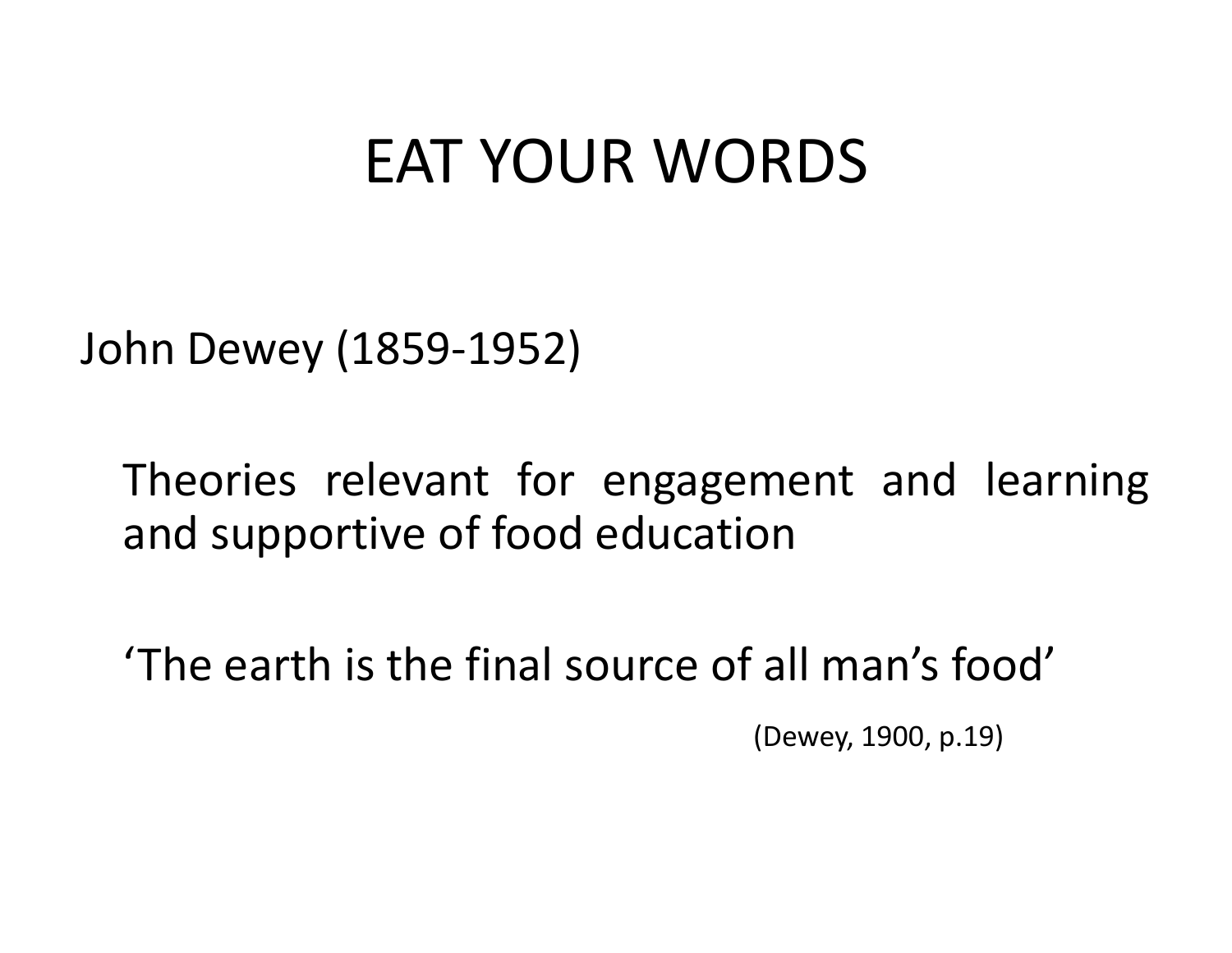### EAT YOUR WORDS: An investigation into food literacy as a means of stimulating an appetite for learning and engagement

| <b>SITE</b><br><b>DETAILS</b>                   | Kitchen garden | <b>Healthy food ethos</b> | <b>Cooking program</b> | Cafe or shop on site<br>selling resultant<br>produce | <b>Interviewees role</b>                                                                                   |
|-------------------------------------------------|----------------|---------------------------|------------------------|------------------------------------------------------|------------------------------------------------------------------------------------------------------------|
| Primary 1 (P1)                                  | yes            | yes                       | yes                    | yes                                                  | Principal (P) and<br>Canteen manager (N)                                                                   |
| Primary 2 (p2)                                  | yes            | no                        | limited                | no                                                   | Garden co-ordinator (D)                                                                                    |
| <b>TAFE 1 (T1)</b>                              | no             | no                        | yes                    | yes                                                  | Program Manager (S)<br>Literacy Teacher (L)<br>Literacy Teacher (J)<br>Personal Development<br>Teacher (B) |
| <b>TAFE 2 (T2)</b>                              | yes            | yes                       | yes                    | yes                                                  | Senior Educator-Youth<br>Programs (C)                                                                      |
| Youth program<br>Affiliated with<br>TAFE 3 (T3) | yes            | yes                       | yes                    | yes                                                  | Youth Worker (K)                                                                                           |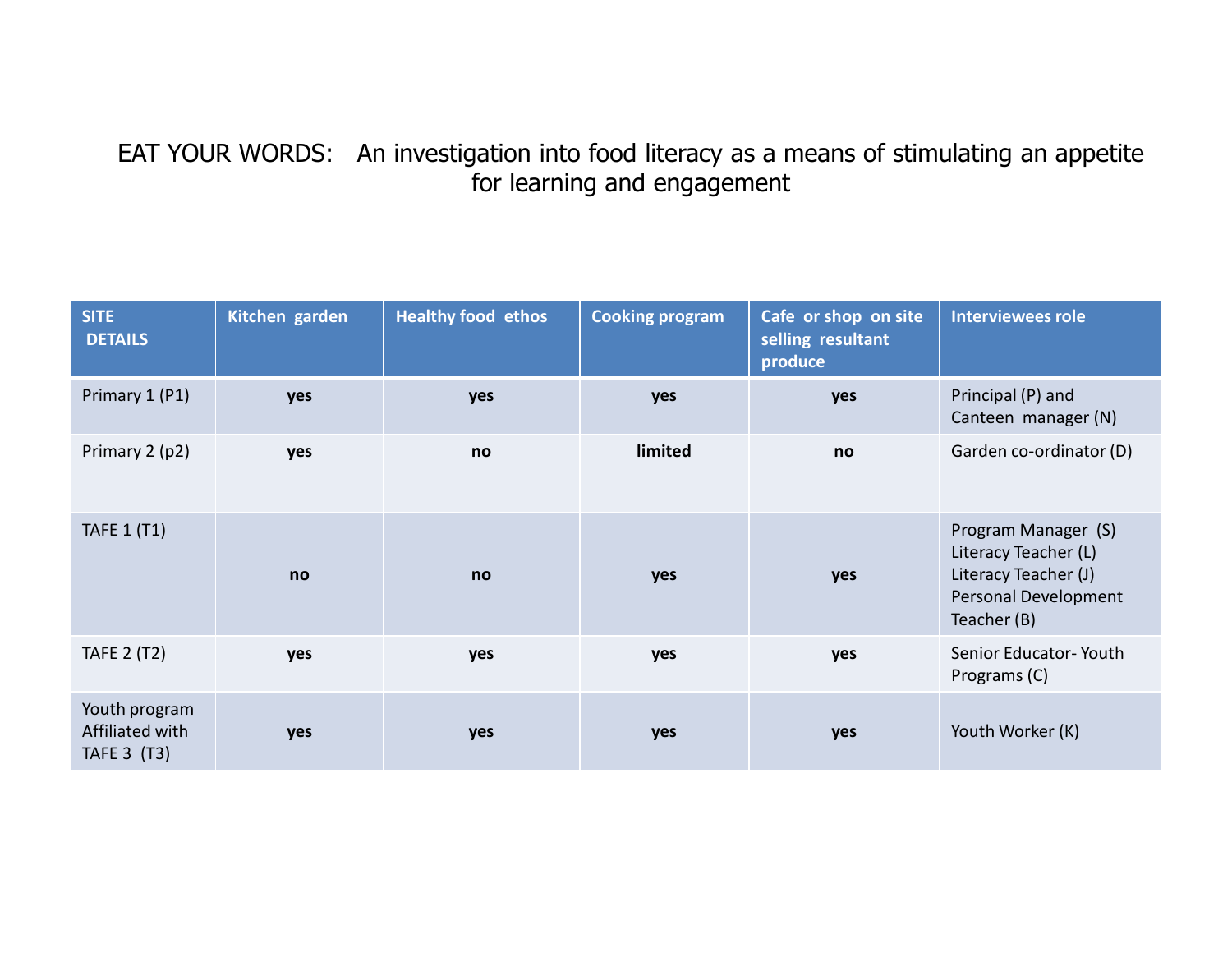Research questions, semi-structured interviews

- What are the facilities and your role at site?
- What are the food related programs at site?
- In your view what is the impact of food related programs on student engagement?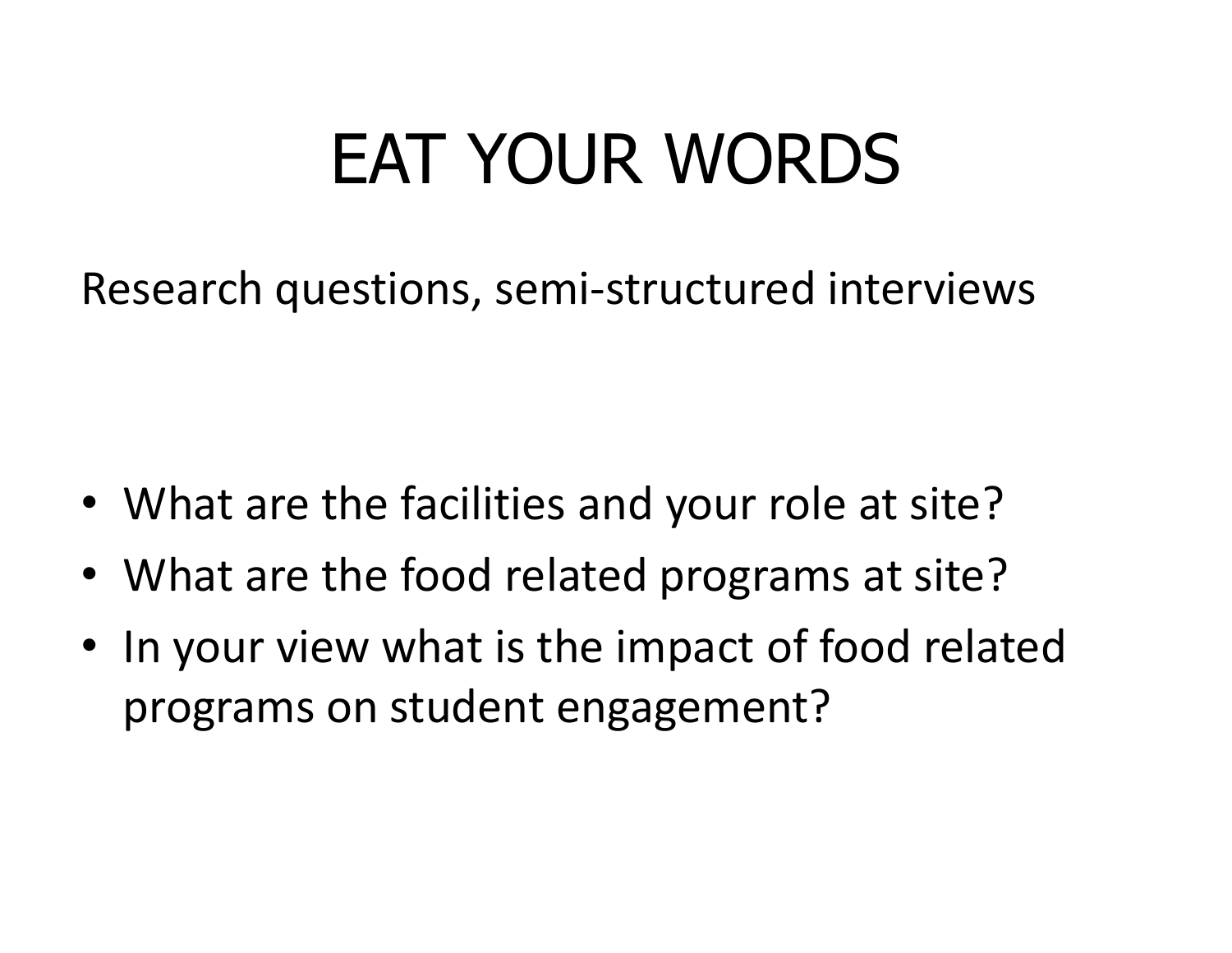Major themes to emerge.........

- Sense of connectedness
- Relevance of applied learning
- Transformation in students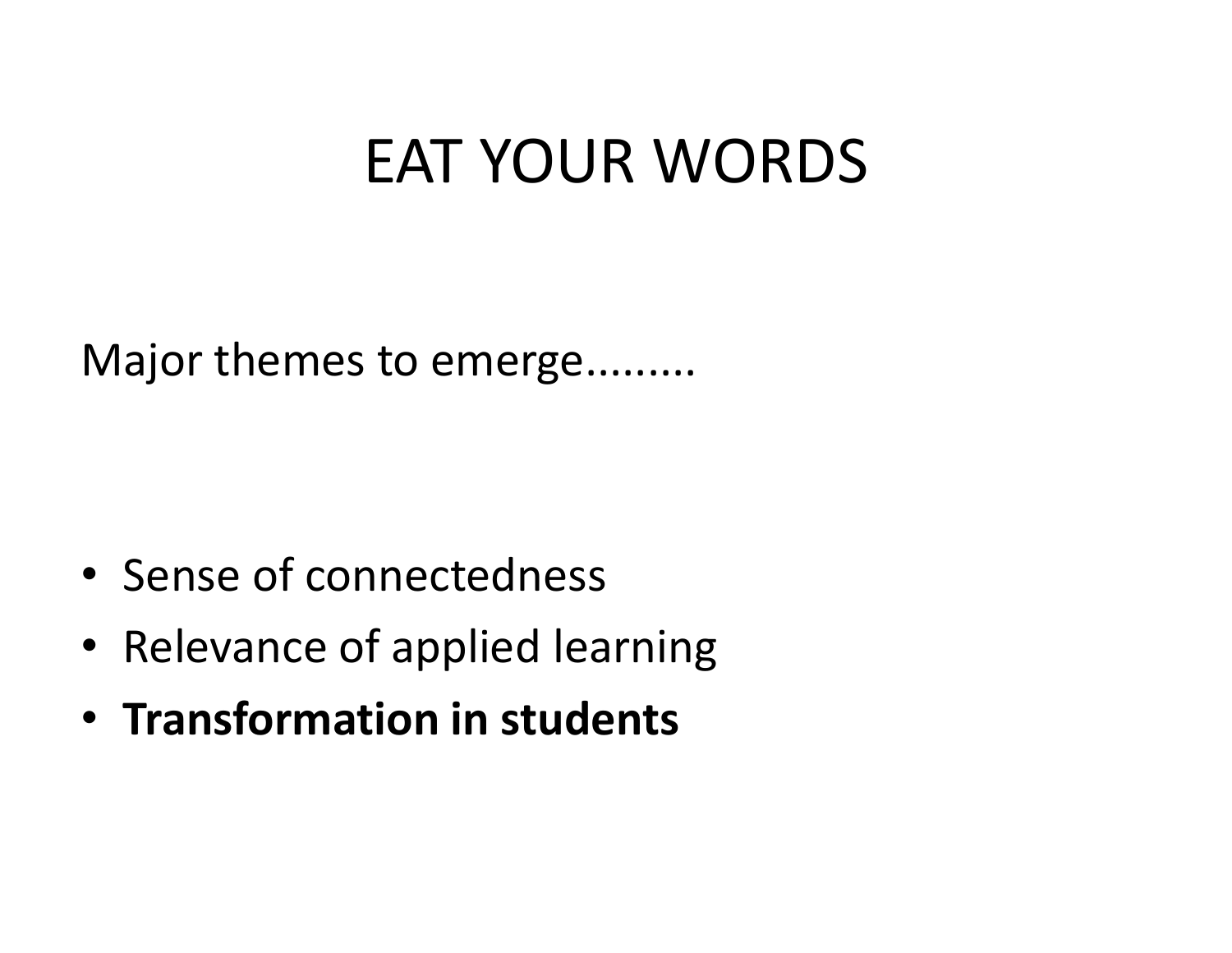They go home and they present meals to their mothers. They cook for their families, they have friends over, they want to cook. It's like within it all if you're not the next head chef that's fine with me, but you're going home and now you're cooking better things for yourself. You're making better choices and you're also educating the people in your family about it.

K, Youth worker, T3.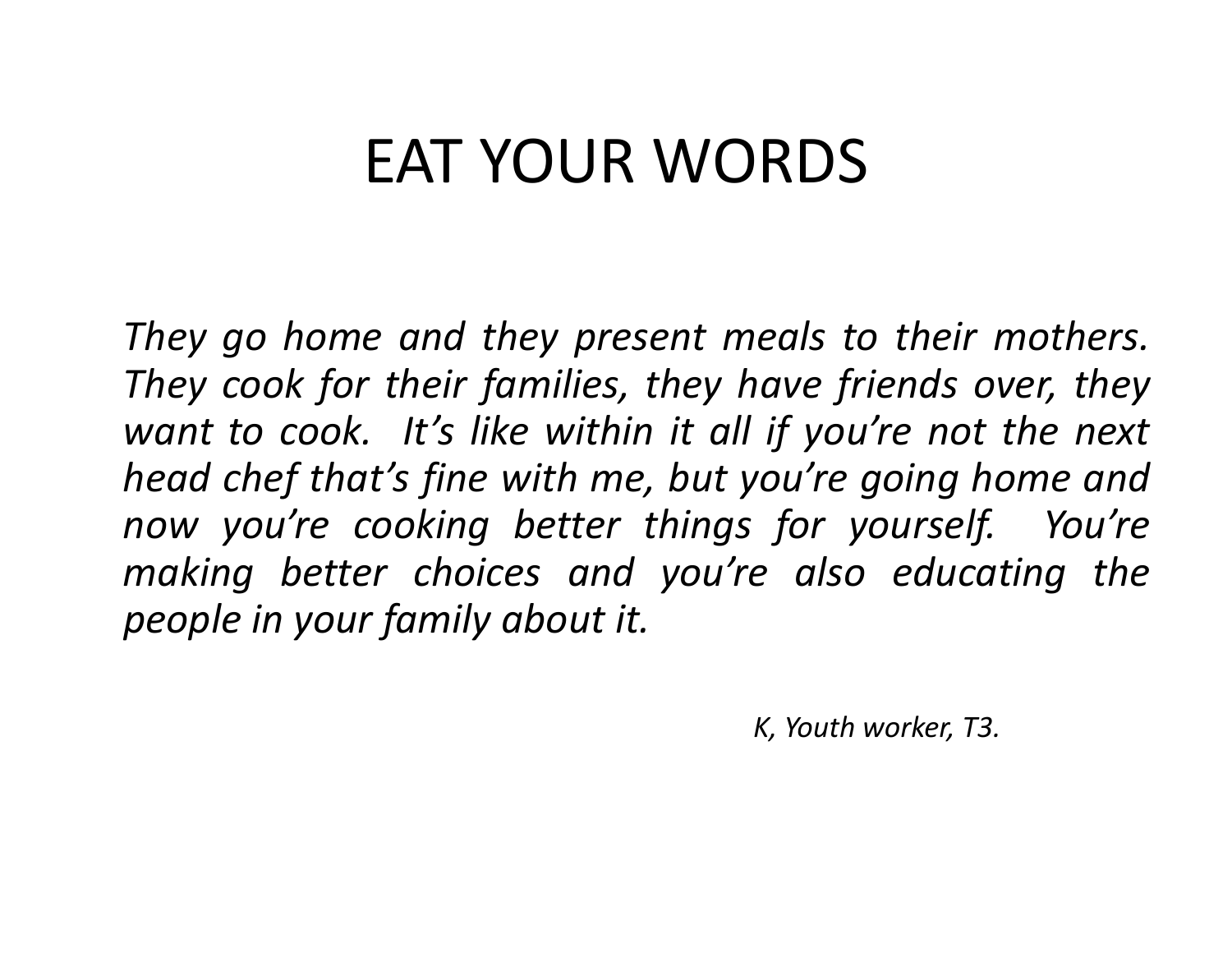The preliminary analysis, findings and discussion of the resultant material tends to suggest that abetter understanding of food does have the capacity to engage students in <sup>a</sup> meaningful andrelevant way to the world they live in.